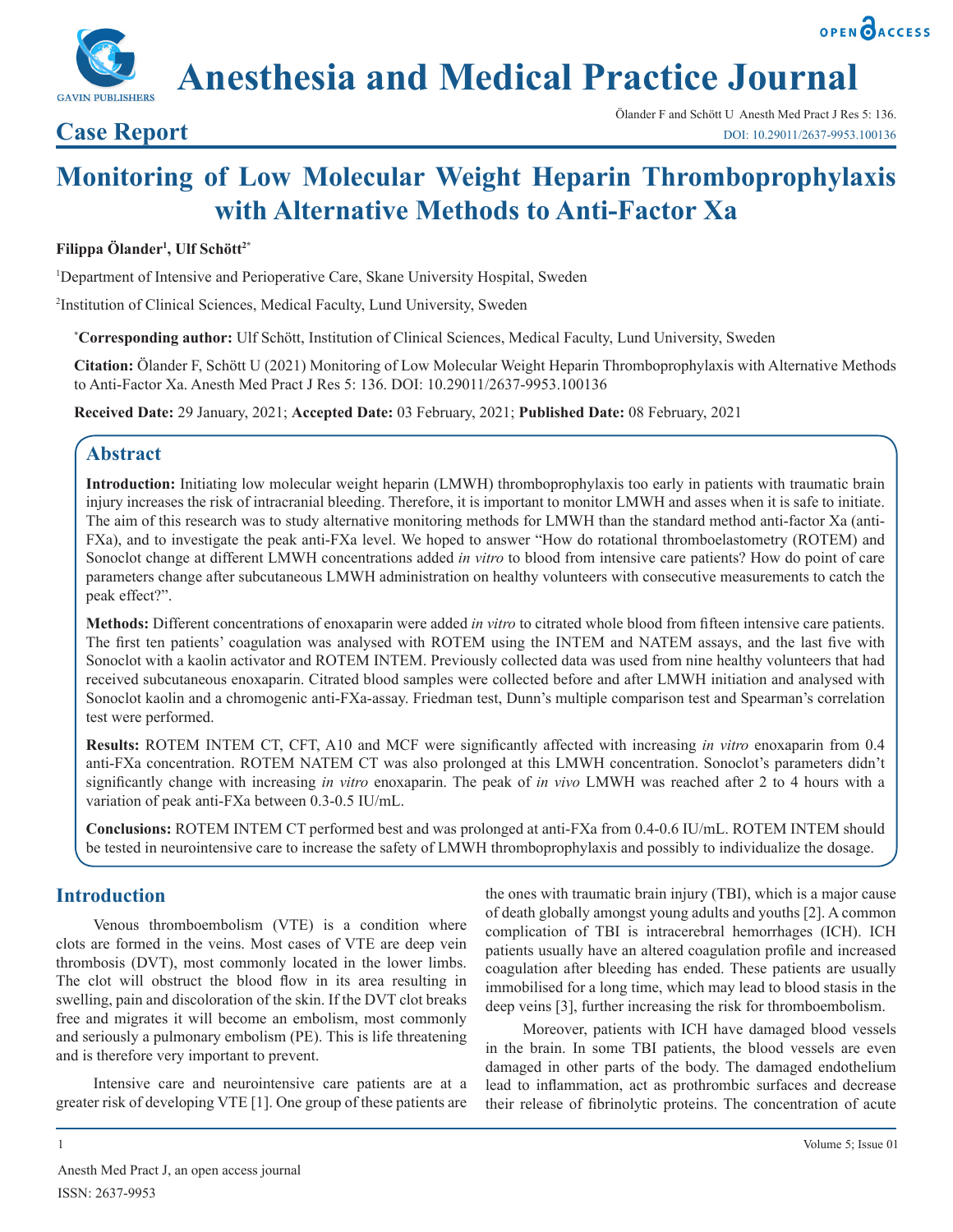phase reactants rises in response to inflammation. As a result, the blood gets more hypercoagulative. All these factors explain why TBI patients have an increased risk of developing VTE [4]. Without prophylaxis, it is estimated that 20 % of severe TBI patients develop DVT. Therefore, it is recommended to use both mechanical and pharmacological thromboprophylaxis [2,3].

Low molecular weight heparin (LMWH) is one of the most commonly used pharmacological thromboprophylaxis to prevent VTE in intensive care patients [1]. There are many different types of LMWH, but they all indirectly inhibit factor Xa in the common coagulation pathway, and directly inhibit factor IIa in varying degrees. Factor Xa cleaves factor II to its active form factor IIa, also called thrombin. When these factors are inhibited, the conversion of fibrinogen to fibrin will be disrupted as well as clot formation. Monitoring LMWH is recommended when it is important with accurate dosing, as with TBI patients. The reason for this is if LMWH is given too early, the patients have an increased risk for expansion of the ICH [2]. Despite that, there is no clear evidence that shows when it is safe to start LMWH. Some studies recommend initiating LMWH between 24 to 72 hours after injury, while performing consecutive computed tomography on the patients to avoid starting LMWH in patients with an expanding ICH [2,5,6]. One of these studies, concluded that LMWH should be started 48 to 72 h after trauma after at least two computed tomography scans, as opposed to 24 to 72 hours [6]. Other studies have compared early ( $\leq$  72 h) and late ( $\geq$  72 h) LMWH initiation. The patients that started LMWH treatment early had a decreased risk of DVT and PE without increasing the risk of ICH progression [7-9].

Current guidelines from Society of Critical Care Medicine and Neurocritical Care recommend starting LMWH in patients with stable hematomas and no ongoing coagulopathy within 48 hours after hospital admission along with mechanical devices [10]. Additionally, this approach is recommended by the updated TBI guidelines from the United Kingdom Brain Trauma Foundation [11]. The gold standard for monitoring LMWH treatment is by measuring its' anti-factor Xa (anti-FXa) activity in the patient's plasma. The peak level of anti-FXa has been estimated to be reached 3 to 5 hours after administration [4,12]. This is important to study, since anti-FXa's peak levels should not exceed the recommendations. That would lead to an increased risk of bleeding complications.

Rotational thromboelastometry (ROTEM) and Sonoclot are viscoelastic point of care (POC) analyses measuring the entire process of blood coagulation. They reflect hypo- and hypercoagulation better than standard laboratory coagulation tests [13,14]. One study identified perioperative hypercoagulable ROTEM parameters using ROTEM assays INTEM and EXTEM in 10 out of 333 non-cardiac surgery patients who developed DVT after surgery even after pharmacological prophylaxis. This indicates that preoperative ROTEM analyses can be used to detect patients with an increased risk for postoperative thromboembolic complications [15].

Plasma analysis of anti-FXa must be analysed in a central laboratory, but with the POC devices the blood can be analysed in patient-near laboratories. This leads to faster turnaround times [16]. Therefore, it is interesting to study if such POC devices can be used to monitor LMWH instead of the plasma anti-FXa assay. A previous study evaluated if two types of LMWH, enoxaparin and tinzaparin, added *in vitro* in different concentrations had dose-dependent effects on ROTEM INTEM clotting time (CT). It was found that the ROTEM CT was increasingly prolonged by both types of LMWH at 0.5, 1.0 and 1.5 anti-FXa IU/mL LMWH concentrations [17]. However, this area needs further research to test its' clinical significance to guide optimal LMWH dosages in different clinical situations. The *in vitro* doses reflect the *in vivo* peak LMWH concentrations after subcutaneous thromboprophylaxis and the concentrations achieved with therapeutic LMWH treatments of actual thromboembolism [17].

There has also been research about anticoagulant monitoring with Sonoclot. A study using the anticoagulant fondaparinux that inhibits factor Xa, evaluated if Sonoclot could be used for *in vitro* monitoring. Nilsson et al. found that the Sonoclot parameter clot rate significantly decreased at increasing doses of fondaparinux, indicating a potential clinical value [18]. This has also been shown with ROTEM [19].

The aim of this research is to study alternative monitoring methods for LMWH in the thromboprophylactic anti-FXa concentration range, e.g. 0-0.5-0.6 IU/mL, and compare these with the standard method anti-FXa. Moreover, we want to further investigate the peak anti-FXa level and when it occurs after subcutaneous injection.

#### **Questions**

How do viscoelastic POC coagulation analyses ROTEM and Sonoclot change at different LMWH concentrations added *in vitro* to blood from intensive care patients? How do POC parameters change after subcutaneous LMWH administration on healthy volunteers with consecutive measurements to catch the peak effect?

#### **Material and Methods**

#### **Study population**

Fifteen patients, admitted to the intensive care unit (ICU), Skane University Hospital, Lund, were included. Additionally, data that my supervisor previously had collected on nine healthy volunteers was included in this study. All study participants gave consent before any blood was sampled and were aged eighteen or over. The Regional Ethical Review Board in Lund (registration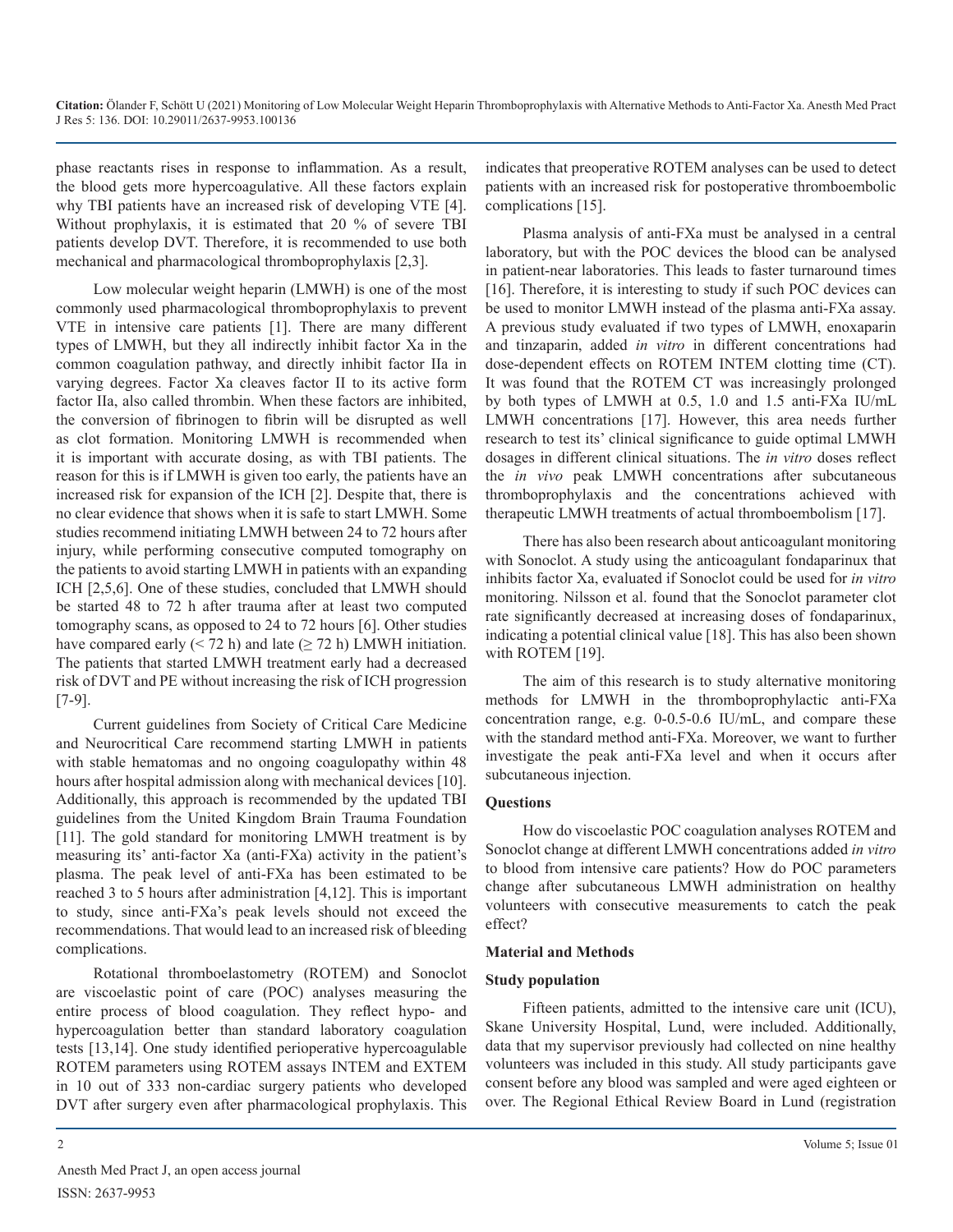numbers 2010/482 and DNR 2017/636) approved the study.

#### **Blood sampling**

Blood from intensive care patients was sampled from an arterial catheter with a continuous flushing and sampling membrane. This way of drawing blood eliminates the need to dispose of blood samples. Blood was collected in citrated tubes (Becton Dickison (BD), Plymouth, UK, Vacutainer tubes, 2.7 mL, 0.109 sodium citrate) for whole blood ROTEM and Sonoclot analyses. For the data that my supervisor previously had collected, venous blood samples were drawn from the brachial vein through an indwelling peripheral venous catheter. Blood was sampled before administrating LMWH, and 1, 2, 3, 4 and 5 hours after LMWH initiation. Afterwards, the samples were used for Sonoclot and chromogenic anti-FXa analyses.

#### **LMWH for** *in vitro* **dose-response**

The LMWH used for the *in vitro* experiments was enoxaparin (Klexane, Sanofi-Aventis, Guildford, UK). Enoxaparin was diluted with isotonic saline (9 mg/mL NaCl: Fresenius Kabi, Bad Homburg, Germany) in an Eppendorf tube. Then 20, 40, and 60 µl of the dilution was added to the blood, leading to a plasma concentration of 0.2, 0.4 and 0.6 anti-FXa IU/mL.

#### **LMWH for** *in vivo* **peak LMWH monitoring**

For the *in vivo* experiments previously performed by my supervisor, the LMWH enoxaparin was used. Nine healthy volunteers received a standard subcutaneous 40 mg dose of enoxaparin.

#### **ROTEM**

ROTEM is a viscoelastic POC coagulation device that measures the clot's physical property. Different reagents can be used in ROTEM. For this study, the NATEM and INTEM assays were used. NATEM represents the native coagulation and INTEM represents the intrinsic coagulation pathway [20]. Both NATEM and INTEM were used on the first ten patients, and on the last five only INTEM was performed. In the NATEM assay, 20 µl of 0.2 Molar (M)  $\text{CaCl}_2$  (StarTEM reagent) was added to a fixed cup of the ROTEM device. With a new pipette, 300 µl of citrated whole blood was added to the cup. ROTEM has a rotating pin that is suspended into the blood sample. As the blood begins to clot, the rotating pin's movement is registered which generates a graph that displays the changes in viscoelasticity of the clotting process [16]. In the INTEM assay, 20  $\mu$ l of 0.2 M CaCl<sub>2</sub> (StarTEM reagent) and 20 µl of the InTEM reagent were added to the fixed cup before adding 300 µl of citrated whole blood.

The variables acquired from the NATEM and INTEM assays were as followed: Clotting time (CT), the time from when the reagent is added to the blood until the start of the clotting process. Clotting formation time (CFT), how long it takes for a clot to get from a thickness of 2 mm to 20 mm. AA (α-angle), the speed of the clotting process. A10, the amplitude after 10 minutes. Maximum clot firmness (MCF), the maximum amplitude in the test and corresponds to maximal strength of the fibrin clot [16]. The normal values for NATEM: CT, 300-1000 s; CFT, 150-700 s; AA, 30-70; MCF, 40-65 mm. The normal values for INTEM: CT, 100-240 s; CFT, 30-110 s; AA, 70-83; A10, 44-66 mm; MCF, 50-72 mm.

#### **Sonoclot**

Sonoclot is a viscoelastic POC coagulation device, like ROTEM. The device has an oscillating plastic probe that is suspended into the blood sample and measures the viscoelastic drag impedance that the developing clot impose [16]. We used the kaolin activated test in this study and performed it on the last five patients. 500 µl of citrated whole blood was pipetted into an Eppendorf tube, then 20  $\mu$ l of 0.25 M CaCl<sub>2</sub> was added to the blood. After each tube had been mixed,  $360 \mu l$  of the blood and  $CaCl<sub>2</sub>$  solution was pipetted into the cuvette of the Sonoclot, and the analysis was started. My supervisor had previously collected Sonoclot data on healthy volunteers before and after giving subcutaneous LMWH to healthy volunteers. The blood was analysed before initiating LMWH, and 1, 2, 3, 4 and 5 hours after administering LMWH. The Sonoclot analysis was performed using the same method as described above. The variables obtained from the Sonoclot were as followed: Activated clotting time (ACT), the time from the beginning of the test until the start of a fibrin formation. Clot rate (CR), the rate of the fibrin formation and clot development [16]. The normal values for Sonoclot kaolin activated test: ACT, 97-178 s; CT, 15-33 units/min.

#### **Coefficient of variation for ROTEM**

The coefficient of variation (CV) has been calculated for ROTEM and Sonoclot kaolin in previous research [21,22]. However, it has not been done on LMWH affected blood. Therefore, we wanted to calculate it for blood samples with 0.6 anti-FXa IU/mL in this study to compare the ROTEM INTEM and NATEM CVs from those from non-anticoagulated blood. We analysed citrated whole blood with 0.6 anti-FXa IU/mL from two patients using ROTEM NATEM and INTEM. The first patient's blood sample was analysed eight times using the INTEM assay, and the other patient's sample was analysed seven times with the NATEM assay. Both assays were performed the same way as described earlier.

#### **Coefficient of variation for Sonoclot – not performed**

With Sonoclot the test variability is much higher than for ROTEM [21], but with a rebuilt and computerized Sonoclot Coagulation Analyzer<sup>TM</sup> used in the present study CVs has decreased to the same level as for ROTEM [16]. We did not have enough blood samples to perform CV estimation for Sonoclot at LMWH concentration anti-FXa 0.6 IU/mL.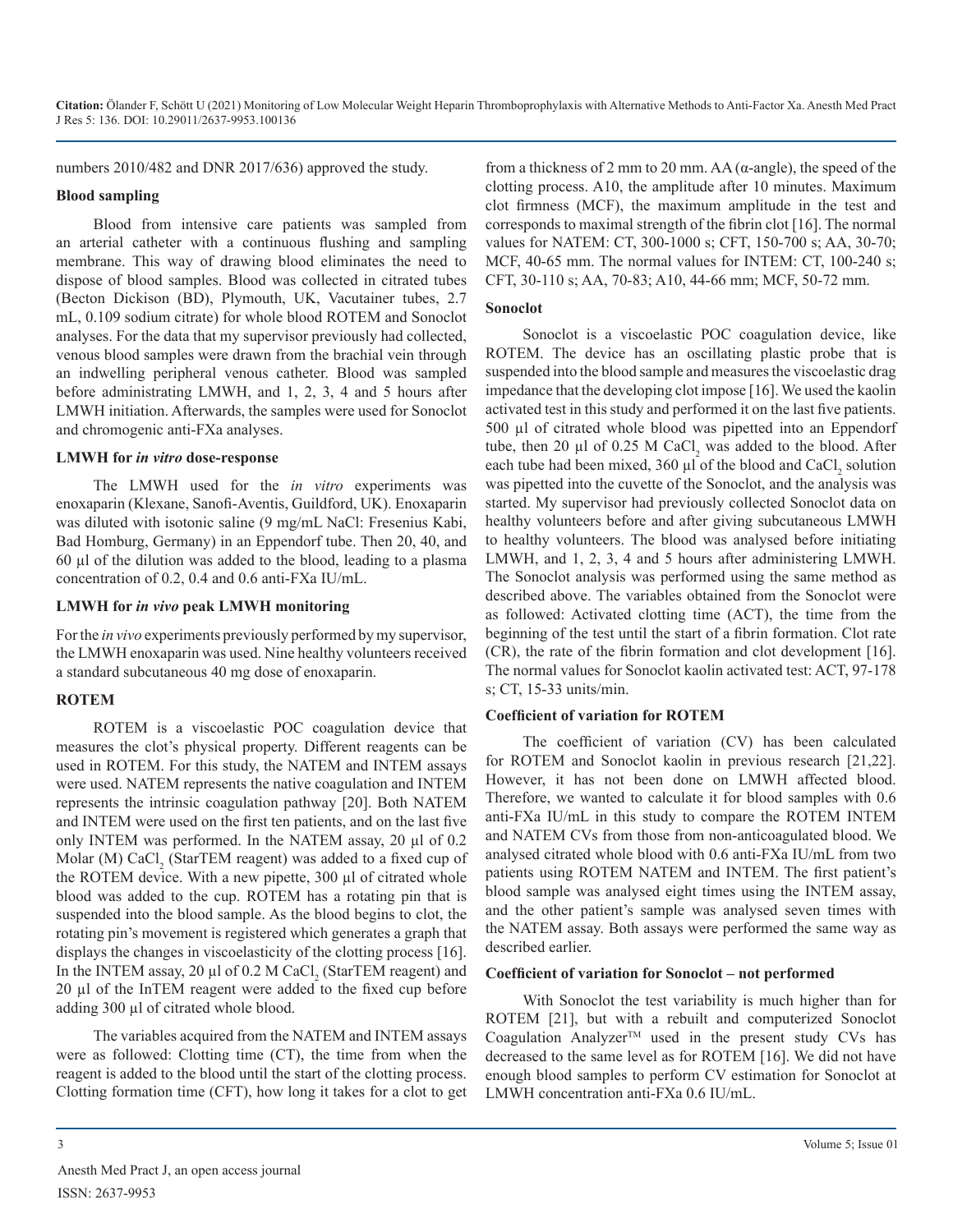#### **Chromogenic anti-FXa testing for** *in vivo* **LMWH**

The plasma anti-FXa level of the healthy volunteers' blood samples was measured using a chromogenic substrate (Upjohn (Pharmacia), New York, NY, USA) in order to monitor LMWH's peak effect.

#### **Statistical Analysis**

GraphPad Prism was used for the statistical analyses and figures. As our data is nonparametric and paired, we used Friedman test and Dunn's multiple comparison test to determine any significant differences when increasing the anti-FXa concentration using ROTEM and Sonoclot, and when monitoring *in vivo* LMWH using Sonoclot.

Spearman's correlation test was used to calculate

correlations between different parameters. This test is also used on nonparametric data.

#### **Results**

#### **ROTEM with increasing** *in vitro* **anti-FXa concentrations**

ROTEM analyses were performed using the NATEM and INTEM assays on citrated whole blood with 0, 0.2, 0.4 and 0.6 anti-FXa IU/mL. We found that CT and CFT in both NATEM and INTEM were significantly prolonged with increasing anti-FXa, varying between 0.4 and 0.6 IU/mL (Figure 1a and b).

Moreover, we found that A10 and MCF significantly decreased at 0.4 anti-FXa IU/mL using INTEM, but the AA parameter was not affected (Figure 2a, c and e). In the NATEM assay, AA, A10 and MCF significantly decreased at 0.6 anti-FXa IU/mL (Fig. 2b, d and f).



**Figure 1:** Box and whisker plots showing ROTEM parameters after analysing citrated whole blood with 0, 0.2, 0.4 or 0.6 anti-FXa IU/ mL. Parameters included are (a) INTEM CT (b) NATEM CT (c) INTEM CFT (d) NATEM CFT. **\***significant difference with p < 0.05. **\*\***significant difference with p < 0.01. **\*\*\***significant difference with p < 0.001. **\*\*\*\***significant difference with p < 0.0001.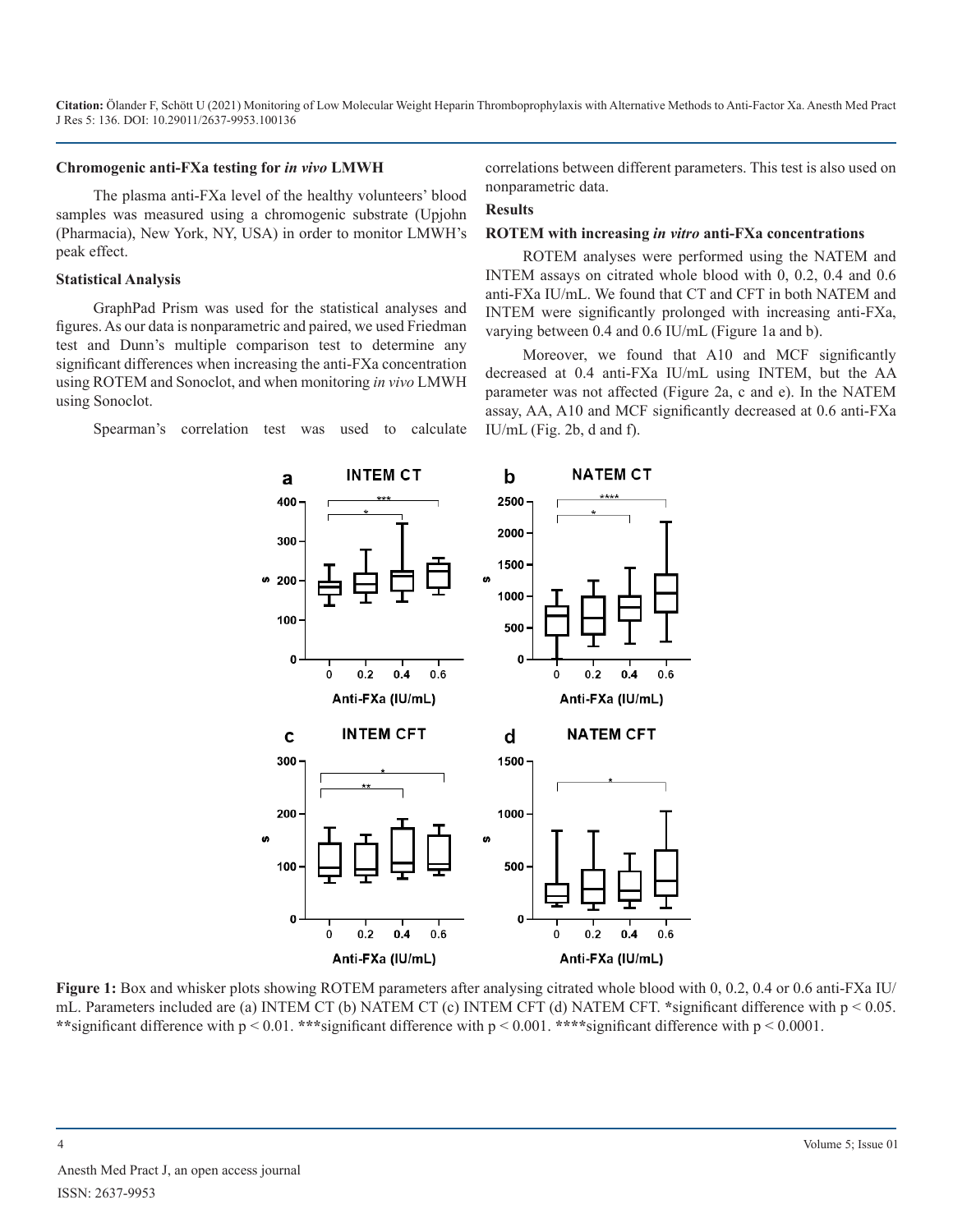

**Figure 2:** Box and whisker plots showing ROTEM parameters after analysing citrated whole blood with 0, 0.2, 0.4 or 0.6 anti-FXa IU/ mL. Parameters included are (a) INTEM AA (b) NATEM AA (c) INTEM A10 (d) NATEM A10 (e) INTEM MCF (f) NATEM MCF. **\***significant difference with p < 0.05. **\*\***significant difference with p < 0.01.

Between NATEM and INTEM we found a significant, but weak correlation when using parameters CT and CFT (Figure 3). There were no correlations between the different anti-FXa concentrations and CT and CFT of both NATEM and INTEM (Figure 4a- d).



**Figure 3:** Correlations between (a) NATEM and INTEM CT (b) NATEM and INTEM CFT, using citrated whole blood with 0, 0.2, 0.4 and 0.6 anti-FXa IU/mL. The correlation coefficient, r, is Spearman's rho.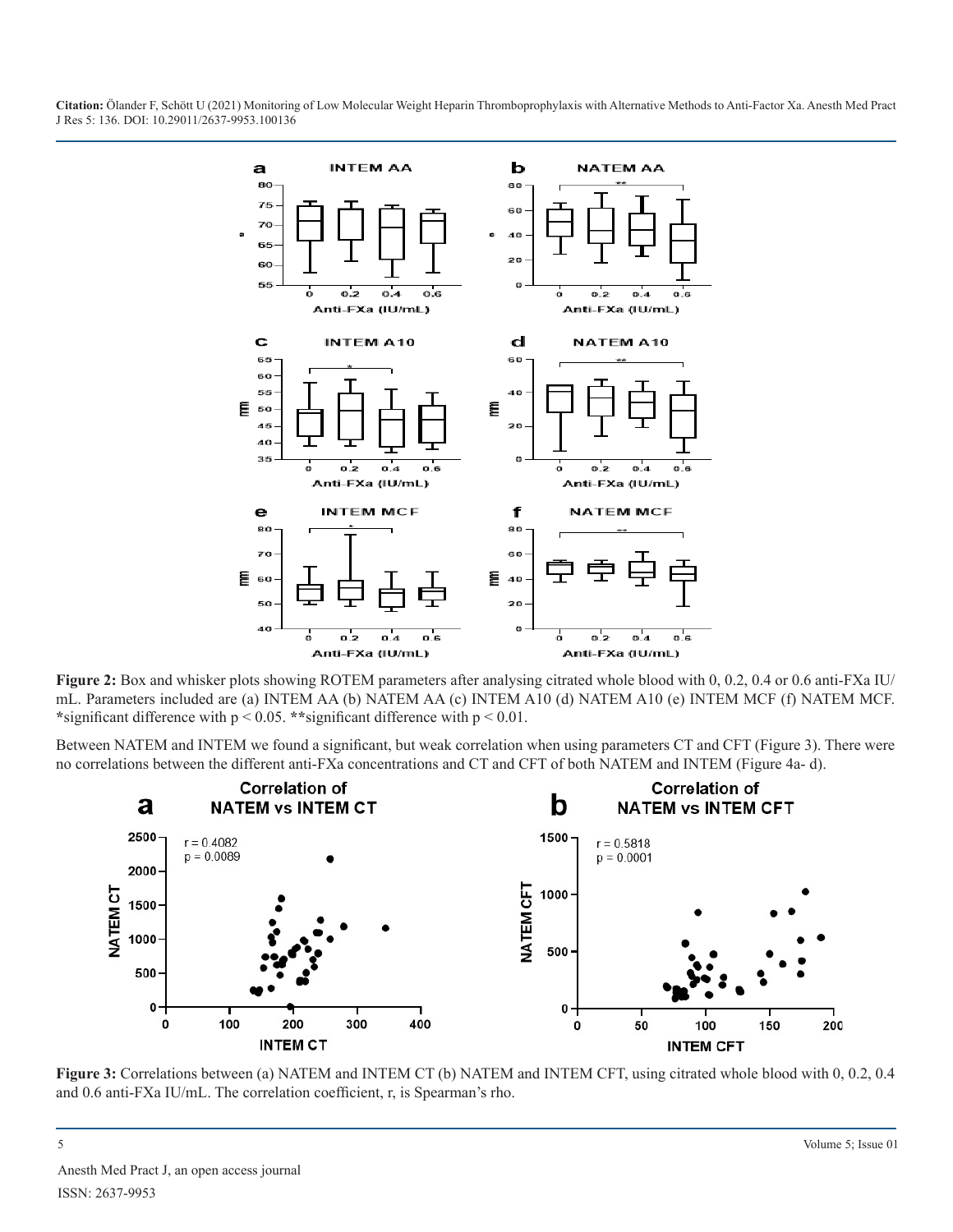

**Figure 4:** Correlations between anti-FXa and (a) INTEM CT (b) NATEM CT (c) INTEM CFT (d) NATEM CFT, using citrated whole blood with 0, 0.2, 0.4 and 0.6 anti-FXa IU/mL. The correlation coefficient, r, is Spearman's rho.

#### **ROTEM INTEM and Sonoclot with increasing** *in vitro* **anti-FXa concentrations**

Sonoclot's parameters ACT and CR were not significantly affected when increasing the anti-FXa concentration (Figure 5b and d). A significant correlation between Sonoclot ACT and ROTEM CT, and between Sonoclot CR and ROTEM CFT was found when using citrated blood from the same sample (Figure 6a and b).



**Figure 5:** Box whiskers plots showing Sonoclot parameters after analysing citrated whole blood. (a) ACT before LMWH treatment, and 1, 2, 3, 4 and 5 hours after LMWH initiation (b) ACT at concentrations 0, 0.2, 0.4 and 0.6 anti-FXa IU/mL (c) CR before LMWH treatment, and 1, 2, 3, 4 and 5 hours after LMWH initiation (d) CR at concentrations 0, 0.2, 0.4 and 0.6 anti-FXa IU/mL.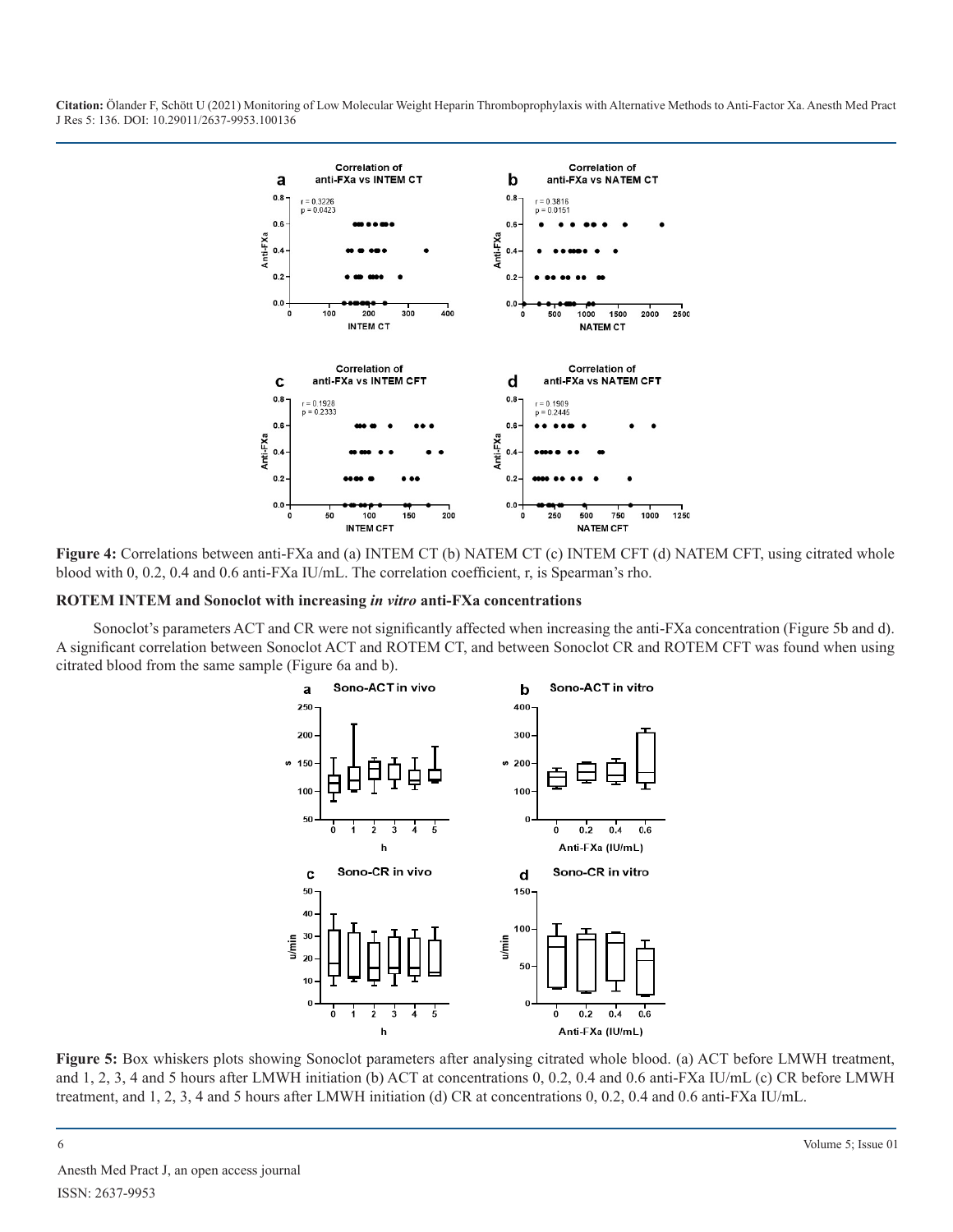

**Figure 6:** Correlations between (a) Sonoclot ACT and INTEM CT (b) Sonoclot CR and INTEM CFT, using citrated whole blood with 0, 0.2, 0.4 and 0.6 anti-FXa IU/mL. Correlation between anti-FXa and (c) Sonoclot ACT (d) Sonoclot CR, when monitoring LMWH before and 1, 2, 3, 4 and 5 hours after initiation. The correlation coefficient, r, is Spearman's rho.

#### **The coefficient of variation of NATEM and INTEM**

The CV of NATEM and INTEM was calculated using citrated blood with 0.6 anti-FXa IU/mL (Table 1).

| Coefficient of variation 0.6 anti-FXa IU/mL |              |              |
|---------------------------------------------|--------------|--------------|
|                                             | <b>NATEM</b> | <b>INTEM</b> |
| CT <sup>-</sup>                             | 9.53%        | 13.04%       |
| CFT                                         | 24.57%       | 17.71%       |
| AA                                          | 18.93%       | 10.66%       |
| A10                                         | 23.96%       | $9.32\%$     |
| <b>MCF</b>                                  | 5.043%       | 6.700%       |

**Table 1:** The coefficient of variation of INTEM and NATEM. Citrated blood with 0.6 anti-FXa IU/mL from one patient was analysed eight times with INTEM. In NATEM, citrated blood with 0.6 anti-FXa IU/mL from another patient was analysed seven times.

#### **Sonoclot and anti-FXa** *in vivo* **peak LMWH effects**

We found no correlation of anti-FXa and Sonoclot ACT or CR when monitoring LMWH (Fig. 6c and d). Additionally, the parameters ACT and CT were not significantly changed (Figure 5a and c). The anti-FXa level increased between 2 and 4 hours after LMWH administration, and with levels of 0.3-0.5 IU/mL (Figure 7).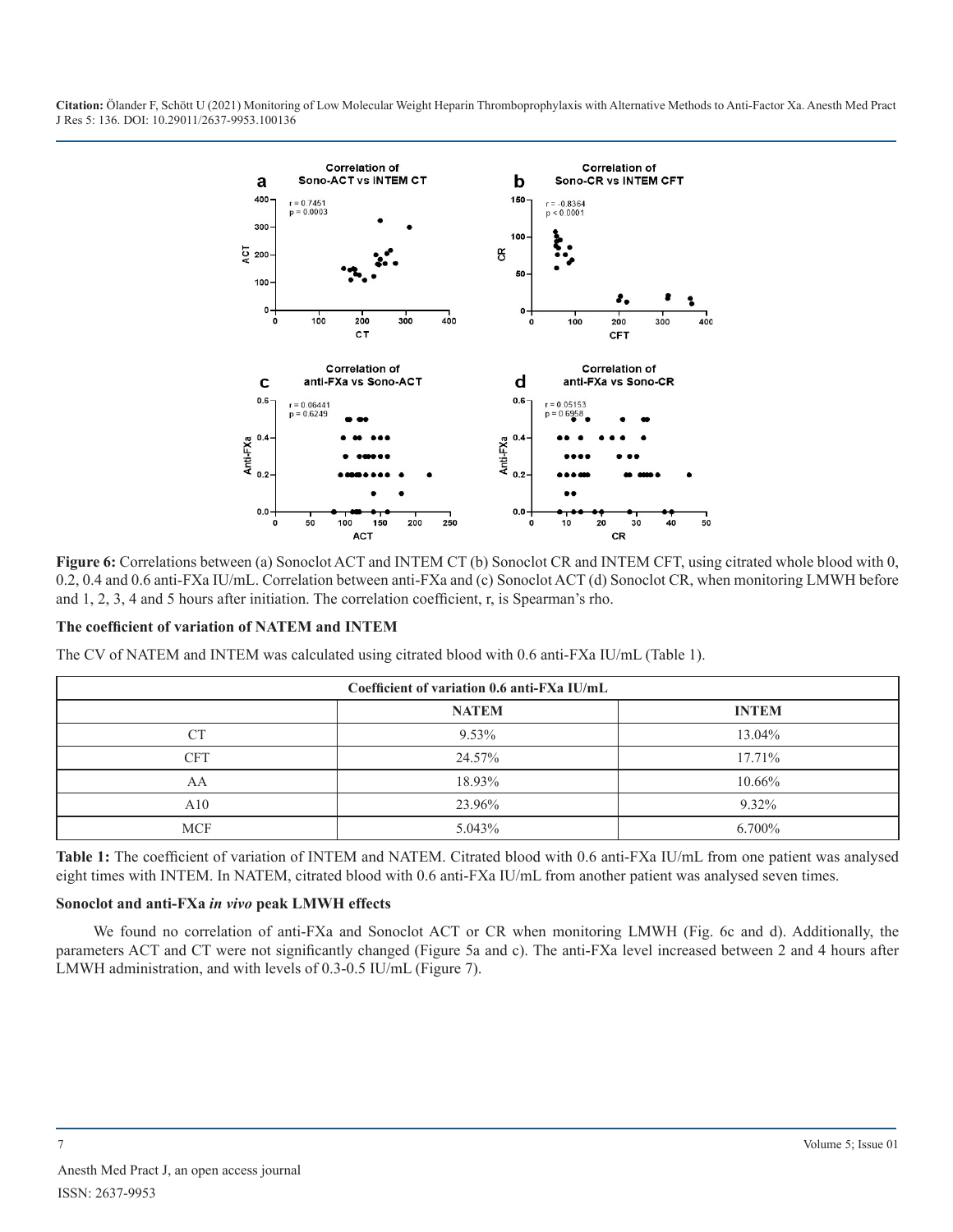

**Figure 7:** Graph showing anti-FXa levels from nine healthy volunteers before and 1, 2, 3, 4 and 5 hours after subcutaneous LMWH.

# **Discussion**

We found that ROTEM CT and CFT of both NATEM and INTEM were significantly prolonged with increasing *in vitro* LMWH doses. Moreover, several other ROTEM parameters were significantly changed in a dose-dependent manner indicating a LMWH effect on clot structure and not only the coagulation cascade. Overall, the ROTEM INTEM detected more LMWH effects on the lower anti-FXa concentration 0.4 IU/ml. Unlike ROTEM, the Sonoclot's parameters did not change significantly with increasing *in vitro* or *in vivo* anti- FXa. However, ROTEM and Sonoclot seem to measure clot initiation and intial clot progression similarly as we found a strong positive correlation between ROTEM CT and Sonoclot ACT, and a strong negative correlation between ROTEM CFT and Sonoclot CR.This result corroborates with the findings from previous research from Lund using much higher *in vitro* LMWH dosages in between 0.5 and 1.5 anti-FXa concentrations. Such high anti-FXa concentrations monitor therapeutic LMWH therapies of actual thromboembolism better [17]. Still there were no prolongation of ROTEM INTEM CFT as in the present study which used much lower *in vitro* LMWH concentrations. This could possibly depend on a different case mix with less hypercoagulable patients in the present study. TEG can detect especially late hypercoagulation in TBI patients [23].

 After monitoring subcutaneous LMWH on healthy volunteers with a plasma anti-FXa assay, we found that the peak effect of LMWH occurred 2 to 4 hours from initiation and with anti- FXa levels of 0.3-0.5 IU/mL. Earlier findings on LMWH's peak effects in two neurointensive care patients, showed a similar time lag and anti-FXa levels of 0.2-0.3 IU/mL after subcutaneous LMWH injection [4]. In the mentioned study [12], ROTEM EXTEM with a tissue factor activator did not detect any effects of enoxaparin corroborating another study with ROTEM EXTEM that

only detected very high anti-FXa levels after LMWH dalteparin [24].A calculated TEG parameter thrombodynamic ratio (TDR) is better than the standard parameters to predict VTE in critical ill patients and to monitor LMWH effects [25]. Such a calculation using the corresponding ROTEM parameters CFT, MCF, AA has not been described. As there are significant correlations between Sonoclot and ROTEM parameters, the same should be tested with the Sonoclot CR and Time to Peak/Peak Max Amplitude.

The failure of Sonoclot to reflect *in vivo* LMWH effects with adequate anti-FXa concentrations does not corroborate with a previous study on different dosages of LMWH for anticoagulation during haemodialysis [26]. Here, ACT was prolonged but did not correlate to platelet count. Monitoring of the specific anti-FXa drug fondaparinux decreased Sonoclot CR, which measures the rate of fibrin formation, fibrin polymerization and platelet-fibrin interactions. Additionally, CR significantly correlated to increasing concentrations of fondaparinux  $(r = -0.90)$ . The other Sonoclot parameters of ACT, time to peak and clot retraction had weaker, but still significant, correlations to fondaparinux concentrations [18]. Since these studies, the Sonoclot device has been technically improved with better transducers and a previous high CV for different activating reagents [21] has decreased [16]. There is a drawback with using citrated whole blood for viscoelastic POC analyses. This is because citrated blood has been shown to induce a hypercoagulative response compared to fresh whole blood in ROTEM NATEM and Sonoclot glass bead-activated tests [27]. Therefore, it would be interesting in future studies to use fresh whole blood both for *in vitro* LMWH tests and monitoring LMWH *in vivo*. Another advantage with using fresh whole blood is that less amount of blood needs to be drawn from each patient. However, the ROTEM analyses must be started very quickly after sampling. Thereby, demanding bedside analysis, e.g. the POC viscoelastic device being very close to the patient.

 Whole blood analyses have higher CVs than plasma based routine coagulation tests. The ROTEM INTEM CVs for CT, CFT, AA and MCF have been defined to be less than 7, 15, 1 and 4 % respectively [22]. The very high CVs for ROTEM INTEM at 0.6 anti-FXa concentration has not reported before and if verified in more patients would be a major setback in using TEG or ROTEM devices for monitoring LMWH in clinical situation. The high CVs of ROTEM parameters have been shown in previous studies with CVs from 7.1-39.9 % for TEG and 7.0-83.6 % for ROTEM [28,29]. Some of the ROTEM parameters like INTEM CT/CFT and EXTEM CT/CFT have higher median CVs of 6-16 % than corresponding α-angle/MCF of 1-4 %. In addition to preanalytical errors, the high CVs reported can be caused by patient variability, device variability and user skill [22]. There are several limitations in our study. The patient population is small with no clinical endpoints like bleeding or thromboembolism not enabling us to define ROTEM or Sonoclot sensitivity and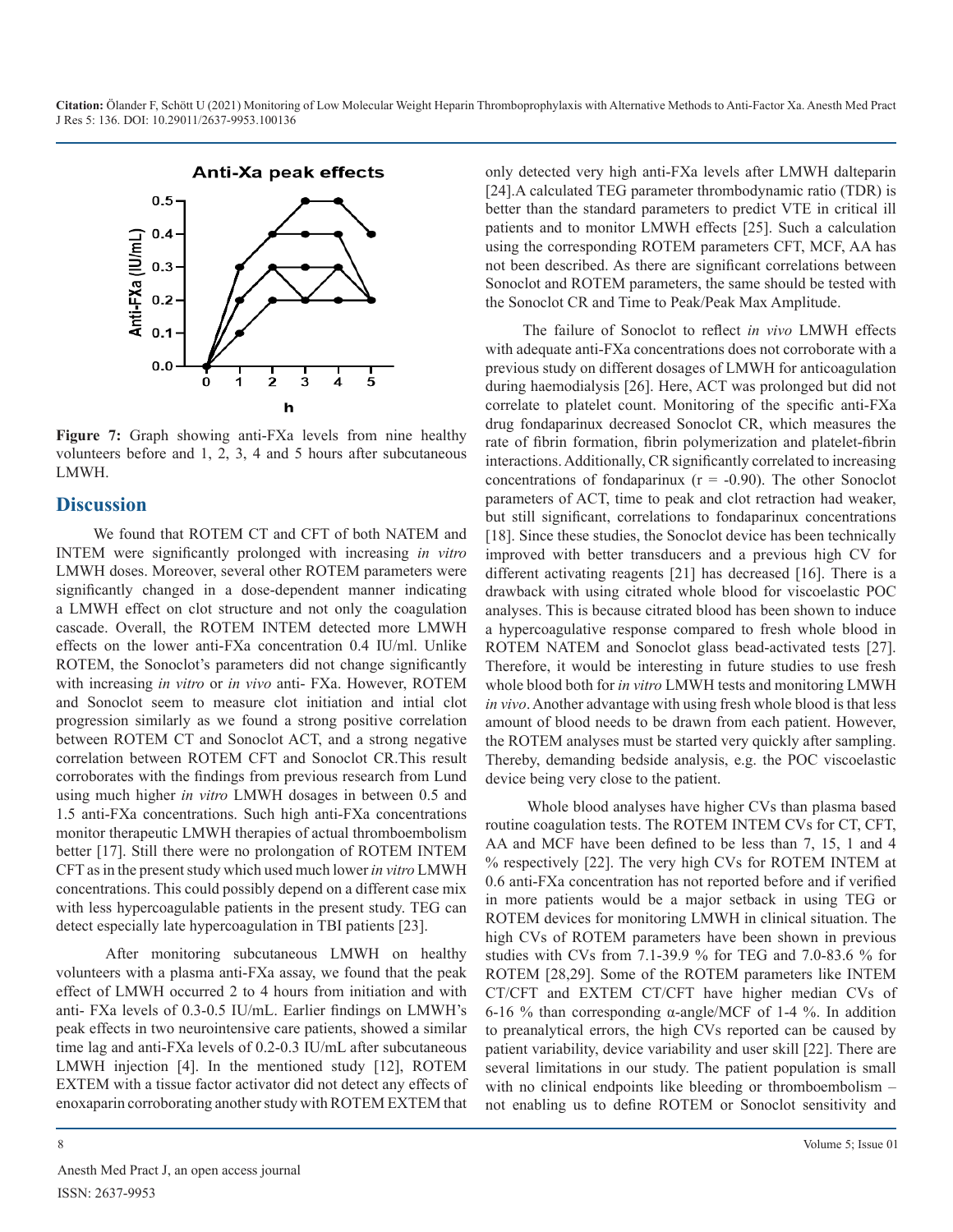specificity to detect these clinical complications. The *in vitro* testing with use of citrated blood does not necessarily reflect the *in vivo* haemostasis and real effect of an *in vivo* administered LMWH thromboprophylactic dose. The anti-FXa levels in our study with volunteers using a chromogenic assay were much higher than in clinical neurointensive care patients presented in a previous study from our centre [12]. The reason for this is unclear but could possibly be related to less absorption of subcutaneously administered drugs in critical ill patients. The high variability during LMWH anticoagulation has not been reported before and heavily influences the reported ROTEM changes after increasing doses of LMWH.

### **Conclusion**

ROTEM INTEM CT performed best and was prolonged at anti-FXa from 0.4-0.6 IU/mL. ROTEM INTEM should be tested in neurointensive care to increase the safety of LMWH thromboprophylaxis and possibly used to individualize the dosage. This should preferably be used with calculated parameters like the TDR.

#### **References**

- 1. [Ejaz A, Ahmed MM, Tasleem A, Rafay Khan Niazi M, Ahsraf MF,](https://www.cureus.com/articles/14691-thromboprophylaxis-in-intensive-care-unit-patients-a-literature-review) et [al. \(2018\) Thromboprophylaxis in Intensive Care Unit Patients: A](https://www.cureus.com/articles/14691-thromboprophylaxis-in-intensive-care-unit-patients-a-literature-review) [Literature Review. Cureus. 10: e3341.](https://www.cureus.com/articles/14691-thromboprophylaxis-in-intensive-care-unit-patients-a-literature-review)
- 2. [Haddad SH, Arabi YM. \(2012\) Critical care management of severe](https://pubmed.ncbi.nlm.nih.gov/22304785/)  [traumatic brain injury in adults. Scand J Trauma Resusc Emerg](https://pubmed.ncbi.nlm.nih.gov/22304785/)  Med. [20:12.](https://pubmed.ncbi.nlm.nih.gov/22304785/)
- Kaufman HH, Satterwhite T, McConnell BJ, Costin B, Borit A, et al. [\(1983\) Deep vein thrombosis and pulmonary embolism in head injured](https://pubmed.ncbi.nlm.nih.gov/6226216/)  [patients. Angiology. 34: 627-638.](https://pubmed.ncbi.nlm.nih.gov/6226216/)
- 4. [Lindström O, Thomas O, Strandberg K, Rundgren M, Ekelius Cederberg D et](https://www.researchgate.net/publication/326734635_Thrombin_Generation_Assay_for_Evaluation_of_Thromboprophylaxis_in_Neurointensive_Care)  [al. \(2018\) Thrombin Generation Assay for Evaluation of Thromboprophylaxis](https://www.researchgate.net/publication/326734635_Thrombin_Generation_Assay_for_Evaluation_of_Thromboprophylaxis_in_Neurointensive_Care)  [in Neurointensive Care. Int J Cerebrovasc Dis Stroke. 1: 1-10.](https://www.researchgate.net/publication/326734635_Thrombin_Generation_Assay_for_Evaluation_of_Thromboprophylaxis_in_Neurointensive_Care)
- 5. [Minshall CT, Eriksson EA, Leon SM, Doben AR, McKinzie BP, et al.](https://pubmed.ncbi.nlm.nih.gov/21825943/) [\(2011\) Safety and efficacy of heparin or enoxaparin prophylaxis in](https://pubmed.ncbi.nlm.nih.gov/21825943/)  [blunt trauma patients with a head abbreviated injury severity score >2.](https://pubmed.ncbi.nlm.nih.gov/21825943/) [J Trauma. 71: 396-399.](https://pubmed.ncbi.nlm.nih.gov/21825943/)
- 6. Dudley RR, Aziz I, [Bonnici A, Saluja RS, Lamoureux J, et al. \(2010\)](https://pubmed.ncbi.nlm.nih.gov/20939698/)  [Early venous thromboembolic event prophylaxis in traumatic brain](https://pubmed.ncbi.nlm.nih.gov/20939698/)  [injury with low-molecular- weight heparin: risks and benefits. J](https://pubmed.ncbi.nlm.nih.gov/20939698/)  Neurotrauma. [27: 2165-2172.](https://pubmed.ncbi.nlm.nih.gov/20939698/)
- 7. [Byrne JP, Mason SA, Gomez D, Hoeft C, Subacius H, et al. \(2016\)](https://pubmed.ncbi.nlm.nih.gov/27453296/) [Timing of Pharmacologic Venous Thromboembolism Prophylaxis in](https://pubmed.ncbi.nlm.nih.gov/27453296/)  [Severe Traumatic Brain Injury: A Propensity-Matched Cohort Study. J](https://pubmed.ncbi.nlm.nih.gov/27453296/)  [Am Coll Surg. 223: 621-631.e5.](https://pubmed.ncbi.nlm.nih.gov/27453296/)
- 8. [Koehler DM, Shipman J, Davidson MA, Guillamondegui O. \(2011\) Is](https://pubmed.ncbi.nlm.nih.gov/21307729/)  [early venous thromboembolism prophylaxis safe in trauma patients](https://pubmed.ncbi.nlm.nih.gov/21307729/) [with intracranial hemorrhage. J Trauma.](https://pubmed.ncbi.nlm.nih.gov/21307729/) 70: 324-329.
- Jamjoom AA, Jamjoom AB. (2013) Safety and efficacy of early [pharmacological thromboprophylaxis in traumatic brain injury:](https://pubmed.ncbi.nlm.nih.gov/23517138/)  [systematic review and meta-analysis. J Neurotrauma.](https://pubmed.ncbi.nlm.nih.gov/23517138/) 30: 503-511.
- 10. [Nyquist P, Bautista C, Jichici D, Burns J, Chhangani S, et al. \(2016\)](https://pubmed.ncbi.nlm.nih.gov/26646118/)  [Prophylaxis of Venous Thrombosis in Neurocritical Care Patients: An](https://pubmed.ncbi.nlm.nih.gov/26646118/)  [Evidence-Based Guideline: A Statement for Healthcare Professionals](https://pubmed.ncbi.nlm.nih.gov/26646118/)  [from the Neurocritical Care](https://pubmed.ncbi.nlm.nih.gov/26646118/) Society. Neurocrit Care. 24: 47-60.
- 11. [Carney N, Totten AM, O'Reilly C, Ullman JS, Hawryluk GW, et](https://pubmed.ncbi.nlm.nih.gov/27654000/) al. [\(2017\) Guidelines for the Management of Severe Traumatic Brain](https://pubmed.ncbi.nlm.nih.gov/27654000/) [Injury, Fourth Edition. Neurosurgery.](https://pubmed.ncbi.nlm.nih.gov/27654000/) 80: 6-15.
- 12. [Wei MY, Ward SM. \(2015\) The Anti-Factor Xa Range For Low Molecular](https://pubmed.ncbi.nlm.nih.gov/26733269/)  [Weight Heparin Thromboprophylaxis. Hematol Rep.](https://pubmed.ncbi.nlm.nih.gov/26733269/) 7: 5844.
- 13. [Johansson PI, Sorensen AM, Perner A, Welling KL, Wanscher M, et al.](https://pubmed.ncbi.nlm.nih.gov/22087841/)  [\(2011\) Disseminated intravascular coagulation or acute coagulopathy](https://pubmed.ncbi.nlm.nih.gov/22087841/)  [of trauma shock early after trauma? An observational study. Crit](https://pubmed.ncbi.nlm.nih.gov/22087841/) Care. [15: R272.](https://pubmed.ncbi.nlm.nih.gov/22087841/)
- 14. [Miao W, Zhao K, Deng W, Teng J. \(2018\) Coagulation Factor](https://pubmed.ncbi.nlm.nih.gov/29196248/) [Hyperfunction After Subarachnoid Hemorrhage Induces Deep Venous](https://pubmed.ncbi.nlm.nih.gov/29196248/)  [Thrombosis. World Neurosurg. 110: e46-e52.](https://pubmed.ncbi.nlm.nih.gov/29196248/)
- 15. [Hincker A, Feit J, Sladen RN, Wagener G. \(2014\) Rotational](https://ccforum.biomedcentral.com/articles/10.1186/s13054-014-0549-2)  [thromboelastometry predicts thromboembolic complications after](https://ccforum.biomedcentral.com/articles/10.1186/s13054-014-0549-2)  [major non-cardiac surgery. Crit Care. 18: 549.](https://ccforum.biomedcentral.com/articles/10.1186/s13054-014-0549-2)
- 16. [Ganter MT, Hofer CK. \(2008\) Coagulation monitoring: current](https://pubmed.ncbi.nlm.nih.gov/18420846/)  [techniques and clinical use of viscoelastic point-of-care coagulation](https://pubmed.ncbi.nlm.nih.gov/18420846/)  [devices. Anesth Analg. 106: 1366-1375.](https://pubmed.ncbi.nlm.nih.gov/18420846/)
- 17. 17[.Thomas O, Larsson A, Tynngard N, Schott U. \(2015\)](https://pubmed.ncbi.nlm.nih.gov/26603039/)  [Thromboelastometry versus free- oscillation rheometry and](https://pubmed.ncbi.nlm.nih.gov/26603039/)  [enoxaparin versus tinzaparin: an in-vitro study comparing two](https://pubmed.ncbi.nlm.nih.gov/26603039/)  [viscoelastic haemostatic tests' dose-responses to two low molecular](https://pubmed.ncbi.nlm.nih.gov/26603039/)  [weight heparins at the time of withdrawing epidural catheters from ten](https://pubmed.ncbi.nlm.nih.gov/26603039/) [patients after major surgery. BMC Anesthesiol.](https://pubmed.ncbi.nlm.nih.gov/26603039/) 15:170.
- 18. [Nilsson CU, Engstrom M. \(2017\) Monitoring fondap arinux with the](https://pubmed.ncbi.nlm.nih.gov/17890948/)  Sonoclot. Blood [Coagul Fibrinolysis. 18: 619-622.](https://pubmed.ncbi.nlm.nih.gov/17890948/)
- 19. [Engstrom M, Rundgren M, Schott U. \(2010\) An evaluation of monitoring](https://pubmed.ncbi.nlm.nih.gov/19719819/)  [possibilities of argatroban using rotational thromboelastometry and](https://pubmed.ncbi.nlm.nih.gov/19719819/)  [activated partial thromboplastin time. Acta Anaesthesiol Scand.](https://pubmed.ncbi.nlm.nih.gov/19719819/) 54: [86-91.](https://pubmed.ncbi.nlm.nih.gov/19719819/)
- 20. Rossetto V, Spiezia L, [Senzolo M, \(2013\) Rodriguez-Castro KI,](https://pubmed.ncbi.nlm.nih.gov/23810655/) [Maggiolo S, Simioni P. Whole blood rotation thromboelastometry](https://pubmed.ncbi.nlm.nih.gov/23810655/)  [\(ROTEM\(R\)\) profiles in subjects with non- neoplastic portal vein](https://pubmed.ncbi.nlm.nih.gov/23810655/)  [thrombosis. Thromb Res.](https://pubmed.ncbi.nlm.nih.gov/23810655/) 132: e131-4.
- 21. [Ekback G, Carlsson O, Schott U. \(1999\) Sonoclot coagulation analysis:](https://pubmed.ncbi.nlm.nih.gov/10468250/)  [a study of test variability. J Cardiothorac Vasc Anesth.](https://pubmed.ncbi.nlm.nih.gov/10468250/) 13: 393-397.
- 22. [Nilsson CU, Strandberg K, Reinstrup P. \(2018\) Warfarin monitoring with](https://pubmed.ncbi.nlm.nih.gov/29792060/)  [viscoelastic haemostatic assays, thrombin generation, coagulation](https://pubmed.ncbi.nlm.nih.gov/29792060/)  [factors and correlations to Owren and Quick prothrombin time. Scand](https://pubmed.ncbi.nlm.nih.gov/29792060/) J Clin Lab Invest. [78: 358-364.](https://pubmed.ncbi.nlm.nih.gov/29792060/)
- 23. [Massaro AM, Doerfler S, Nawalinski K, Michel B, Driscoll N, Ju C, et al.](https://pubmed.ncbi.nlm.nih.gov/25127903/)  [\(2015\) Thromboelastography defines late hypercoagulability after TBI:](https://pubmed.ncbi.nlm.nih.gov/25127903/) [a pilot study. Neurocrit Care. 22: 45-51.](https://pubmed.ncbi.nlm.nih.gov/25127903/)
- 24. [Feuring M, Wehling M, Schultz A. \(2011\) Dalteparin dose-dependently](https://pubmed.ncbi.nlm.nih.gov/21883380/)  [increases ROTEM\(\(R\)\) thrombelastography parameters only at](https://pubmed.ncbi.nlm.nih.gov/21883380/)  [supratherapeutic anti-factor Xa levels: an](https://pubmed.ncbi.nlm.nih.gov/21883380/) *in vitro* study. Clin Exp [Pharmacol Physiol.](https://pubmed.ncbi.nlm.nih.gov/21883380/) 38: 783-786.
- 25. [Tartamella F, Vassallo MC, Berlot G, Grassi P, Testa F. \(2016\)](https://pubmed.ncbi.nlm.nih.gov/26895213/)  [Thromboelastographic predictors of venous thromboembolic events](https://pubmed.ncbi.nlm.nih.gov/26895213/)  [in critically ill patients: are we missing something? Blood Coagul](https://pubmed.ncbi.nlm.nih.gov/26895213/)  Fibrinolysis. [27: 804-811.](https://pubmed.ncbi.nlm.nih.gov/26895213/)
- 26. [Schott U, Nilsson LG, Broman M, Engstrom M. \(2010\) Monitoring of](https://pubmed.ncbi.nlm.nih.gov/20530518/) [low molecular weight heparin anticoagulation during haemodialysis](https://pubmed.ncbi.nlm.nih.gov/20530518/)  [with a Sonoclot Analyzer. Perfusion. 25: 191-196.](https://pubmed.ncbi.nlm.nih.gov/20530518/)
- 27. [Silverberg E, Tornqvist F, Kander T, Bengzon J, Solomon C, et al.](https://pubmed.ncbi.nlm.nih.gov/28601642/) [\(2017\) Comparison of citrated and fresh whole blood for viscoelastic](https://pubmed.ncbi.nlm.nih.gov/28601642/)  [coagulation testing during elective neurosurgery. Thromb Res.](https://pubmed.ncbi.nlm.nih.gov/28601642/) 156: [73-79.](https://pubmed.ncbi.nlm.nih.gov/28601642/)